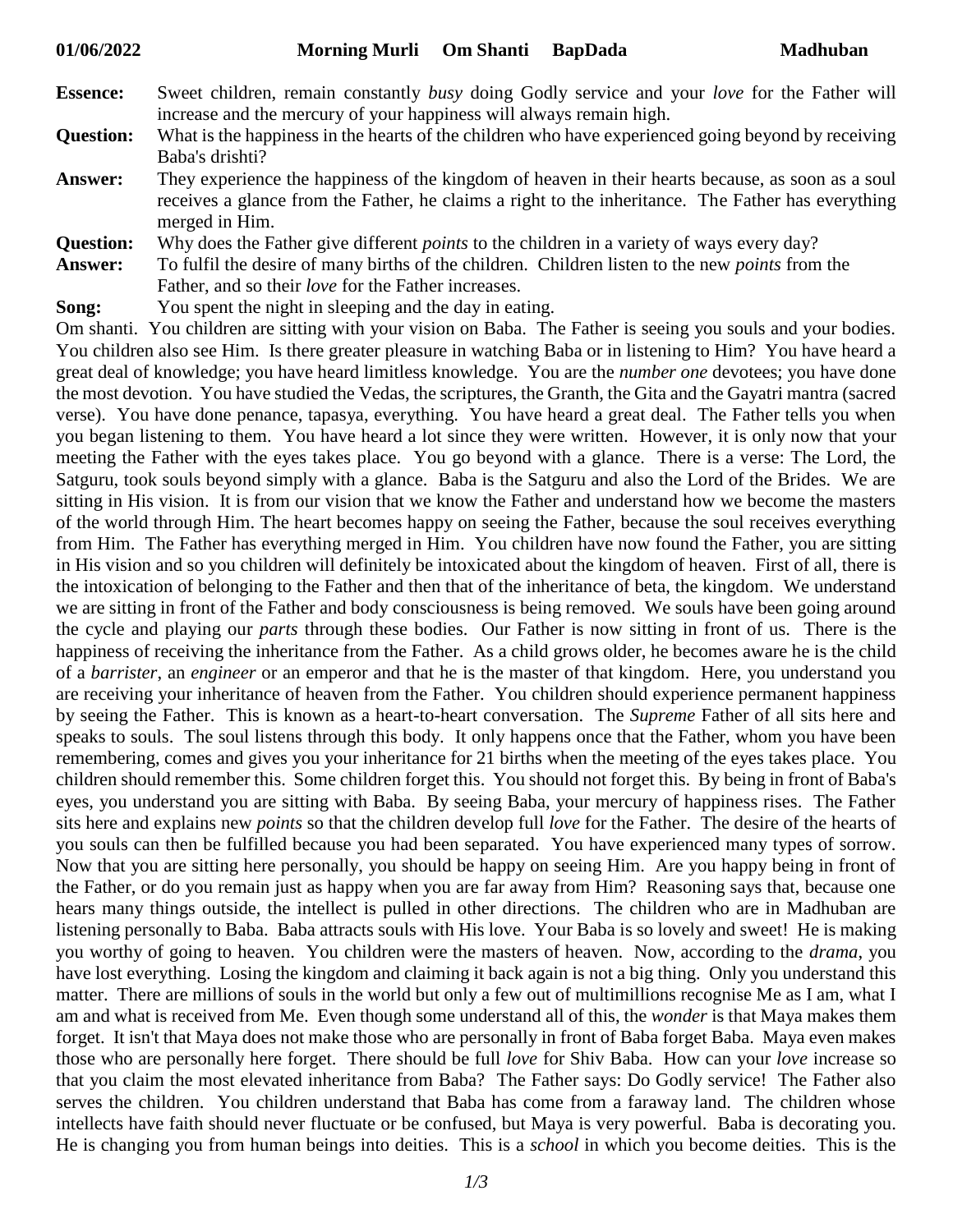effort that you make in order to become the masters of the pure world. Baba simply says: Remember Me! When a person is dying, he is told to remember Rama (God). However, people don't know Rama, and so there is no benefit in that remembrance. You have full recognition of the Father. You come here to Shiv Baba. He is incorporeal, the *Creator*. How does He *create*? Prajapita Brahma is also called a *creator*. The human world is created through Brahma. This is why he is called Brahma, the Father of People. You souls have become Brahmins and you souls clearly understand that you are Shiv Baba's grandchildren and have become the children of Brahma. You children want to have your sins absolved and to become threaded very closely in the rosary of victory. Therefore, you must remember Baba a great deal. You are also karma yogis. Look after your home and remain as pure as a lotus flower. This example does not apply to sannyasis. They cannot stay in their households and become pure like a lotus, nor can they tell others this because people make others the same as themselves. Sannyasis cannot say: Be as pure as a lotus. They cannot even tell people to remember the brahm element; even that is not possible. They would reply: You have left your home, but how can we? You are not able to stay in your household, so how can you tell others to do that? They cannot give the teachings of Raja Yoga. You have now understood the significance of all the religions. Every religion has to come at its own time. The golden age has to come after the iron age. The original eternal deity religion is needed for the golden age. No other religion can make human beings into deities. They have to go to the land of liberation. There is happiness in heaven. When we become deities, those of other religions go into liberation. However, until we go to the land of liberation-in-life, heaven, no one can go to the land of liberation. Heaven and hell cannot exist at the same time. When we have claimed the inheritance of liberation-in-life, there shouldn't be anyone left in a life of bondage. You understand that it is the confluence at this time. Only you meet Baba at the confluence of the cycles; others cannot meet Him. Others think this is the iron age, but we are no longer in the iron age. We are claiming our inheritance of heaven from Baba. We have died alive in order to belong to the Father. Those who are *adopted* come to know about both worlds. They are told: You belonged to that one and you now belong to this one. They know their friends and relations of both sides. You children know that you have raised your anchor and moved away from there. We are now departing. We have no connection with this world. God is speaking to His children, that is, the Supreme Father, the Supreme Soul, is speaking to the saligram children. It is said that God has to come, but they don't know Him. Because they do not know the Father, they are confused; no one understands such an easy thing, yet they continue to remember God. You understand that a soul adopts a body to play a *part*. You have come from the supreme region where the Supreme Father, the Supreme Soul, also resides. Human beings do not know about souls nor do they know about the Supreme Soul. No one knows how God will come to meet the children or what He will do. Everything in the Gita has been written *wrongly*. They have changed the name. The Father asks: Do you know Me? Krishna would not ask: Do you know me? The whole world knows him, but he cannot give knowledge. So, you definitely have to explain that God changes His form, but He does not become Shri Krishna. He enters the body of a human. He does not enter the body of Krishna. This one is Brahma; the Krishna soul is in him. They have made a mistake about this tiny aspect. This is the 84<sup>th</sup> birth of the Krishna soul and he then becomes Krishna at the beginning. He is making effort in his last birth to claim the status of Krishna. This is a very incognito matter. They have forgotten this little thing. This is a very slippery thing to understand. You understand that you belong to the Krishna clan. You are now claiming your fortune of the kingdom from Shiv Baba once again. Krishna does not sit in your intellects. People say: God Krishna speaks. That does not prove anything. It is shown in the Gita that only five Pandavas remained. They have given the cycle hundreds of thousands of years. People don't even understand such a simple thing! You understand simply from a signal that you belonged to the sun-dynasty family. From having belonged to the sun dynasty, you then belonged to the shudra dynasty. Then, from Brahmins you become deities; these castes have to be kept in your intellects. They have even reduced the castes by half: they have forgotten the Brahmins, the topknot, and also Shiv Baba. They have shown the deities, the warriors, the merchants and the shudras, but Brahmins too are definitely needed. Where did the children of Brahma go? This does not sit in anyone's intellect. The Father explains to you clearly. You must instill this well into your intellects. The *knowledge* in the Father's intellect should also be in yours. I make you souls the same as Myself. The *knowledge* of the world cycle in Me is also in your intellects. You have to be wise. There should be yoga with Baba, and there should also be the churning of the knowledge again and again. You are sitting here in front of Baba. You understand that Baba explains very